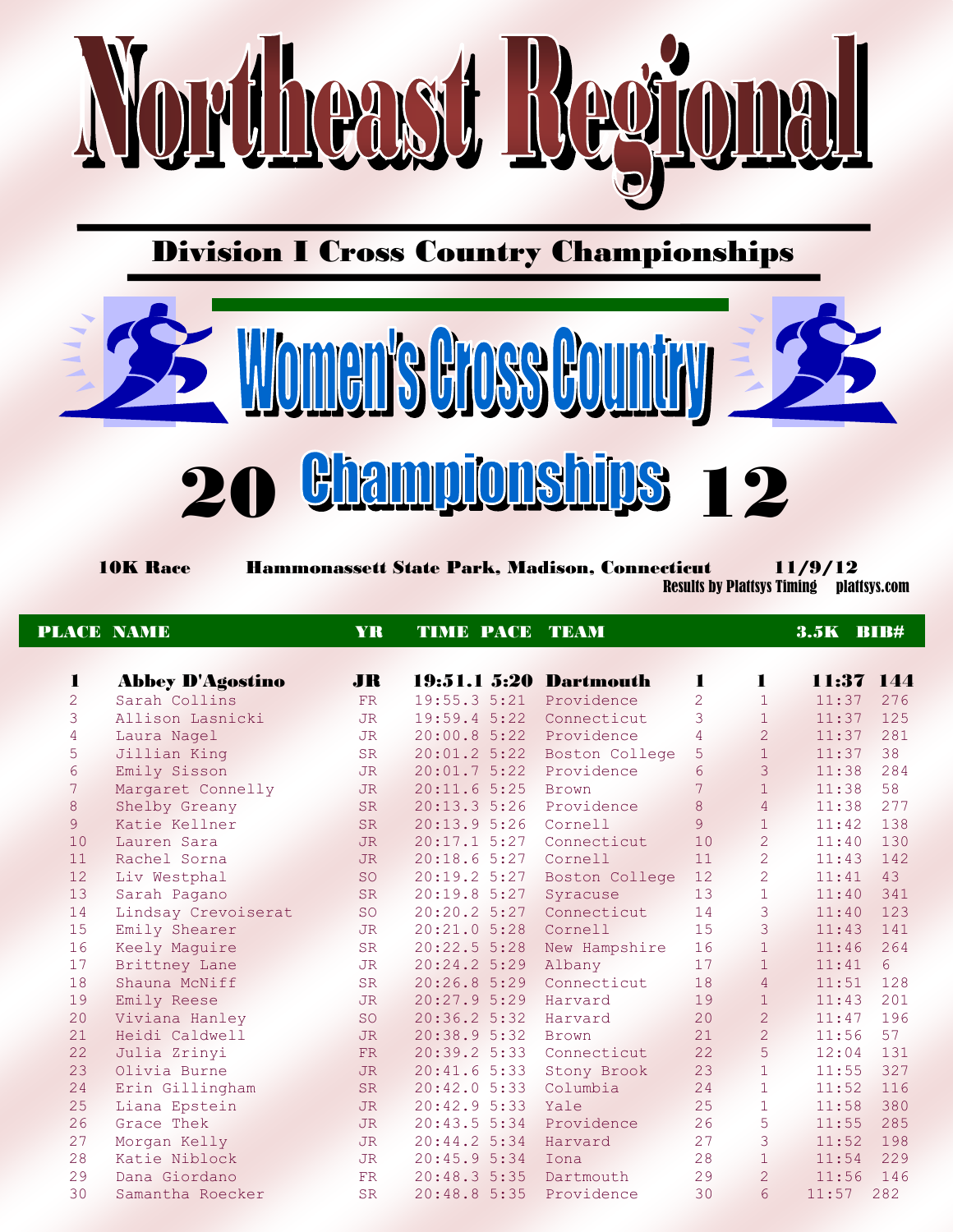| 31 | Katie Fleischer         | FR.        | 20:50.35:36      | Syracuse       | 31 | $\overline{2}$  | 12:00 | 339            |
|----|-------------------------|------------|------------------|----------------|----|-----------------|-------|----------------|
| 32 | Morgan Mueller          | <b>JR</b>  | 20:50.75:36      | Boston College | 32 | 3               | 11:55 | 39             |
| 33 | Clare Buck              | <b>SR</b>  | 20:50.95:36      | Columbia       | 33 | $\overline{2}$  | 11:56 | 113            |
|    |                         |            |                  |                |    |                 |       |                |
| 34 | Lisa Junta              | <b>SO</b>  | $20:51.2$ 5:36   | Army           | 34 | $\mathbf{1}$    | 12:00 | 13             |
| 35 | Eimear Black            | <b>JR</b>  | 20:52.6 5:36     | Bryant         | 35 | $\mathbf{1}$    | 11:57 | 69             |
| 36 | Sammy Silva             | <b>JR</b>  | 20:53.65:36      | Harvard        | 36 | $\overline{4}$  | 11:53 | 204            |
|    |                         |            |                  |                |    |                 |       |                |
| 37 | Meredith Speakman       | <b>FR</b>  | 20:53.9 5:36     | Syracuse       | 37 | 3               | 11:57 | 345            |
| 38 | Devin McMahon           | JR.        | 20:54.15:37      | Cornell        | 38 | $\overline{4}$  | 11:56 | 139            |
| 39 | Jessie Petersen         | <b>SO</b>  | 20:57.3 5:37     | Syracuse       | 39 | 4               | 11:59 | 343            |
|    |                         |            |                  |                |    |                 |       |                |
| 40 | Olivia Mickle           | <b>SR</b>  | 20:57.9 5:37     | <b>Brown</b>   | 40 | 3               | 11:55 | 64             |
| 41 | Monica Adler            | <b>SO</b>  | 20:59.1 5:38     | Boston U.      | 41 | $\mathbf{1}$    | 12:10 | 46             |
| 42 | Nihal Kayali            | <b>SR</b>  | $21:03.1$ 5:39   | Yale           | 42 | $\overline{2}$  | 11:58 | 385            |
|    |                         |            |                  |                |    |                 |       |                |
| 43 | Kirsten Weberg          | ${\rm SR}$ | 21:03.25:39      | Vermont        | 43 | $\mathbf{1}$    | 12:04 | 369            |
| 44 | Emily Stark             | FR         | 21:03.3 5:39     | Yale           | 44 | 3               | 12:04 | 388            |
| 45 | Caroline Kellner        | FR         | 21:03.7 5:39     | Cornell        | 45 | 5               | 12:09 | 137            |
|    |                         |            |                  |                |    |                 |       |                |
| 46 | Leila Mantilla          | FR         | 21:03.7 5:39     | Columbia       | 46 | 3               | 12:03 | 118            |
| 47 | Alexandra Clinton       | JR         | 21:05.05:40      | Syracuse       | 47 | 5               | 11:59 | 338            |
| 48 | Alaina Alvarez          | <b>SO</b>  | 21:05.45:30      | Harvard        | 48 | 5               | 12:16 | 193            |
| 49 | Elizabeth Marvin        | <b>SR</b>  | 21:05.65:30      | Yale           | 49 | $\overline{4}$  | 12:11 | 386            |
|    |                         |            |                  |                |    |                 |       |                |
| 50 | Bridget Dahlberg        | <b>SR</b>  | 21:11.4 5:41     | Boston College | 50 | 4               | 12:04 | 34             |
| 51 | Allison Stasiuk         | <b>SR</b>  | 21:12.2 5:41     | Boston College | 51 | 5               | 12:06 | 42             |
| 52 | Kate Rosettie           | <b>SR</b>  | 21:14.4 5:42     | Cornell        | 52 | 6               | 12:06 | 140            |
|    |                         |            |                  |                |    |                 |       |                |
| 53 | Yolanda Ngarambe        | JR.        | $21:15.3 \t5:42$ | Vermont        | 53 | $\overline{2}$  | 12:22 | 367            |
| 54 | Hannah Rowe             | <b>JR</b>  | 21:15.65:32      | Dartmouth      | 54 | 3               | 12:09 | 149            |
| 55 | Caitlin Hudson          | <b>SR</b>  | 21:17.85:43      | Yale           | 55 | 5               | 12:15 | 384            |
|    |                         |            |                  |                |    |                 |       |                |
| 56 | Kate Sullivan           | <b>SR</b>  | 21:19.05:33      | Dartmouth      | 56 | $\overline{4}$  | 12:13 | 151            |
| 57 | Cleo Boyd               | FR         | 21:19.4 5:43     | Stony Brook    | 57 | $\overline{2}$  | 12:10 | 326            |
| 58 | Brianna Nerud           | FR         | 21:19.5 5:43     | Syracuse       | 58 | 6               | 11:52 | 340            |
|    |                         |            |                  |                |    |                 |       |                |
| 59 | Genna Hartung           | <b>SR</b>  | 21:19.8 5:43     | Cornell        | 59 | $7\phantom{.0}$ | 12:23 | 134            |
| 60 | Caroline Williams       | JR         | 21:21.2 5:44     | Columbia       | 60 | $\overline{4}$  | 12:10 | 121            |
| 61 | Christina Melian        | FR         | 21:21.5 5:44     | Stony Brook    | 61 | 3               | 12:21 | 334            |
|    |                         |            |                  |                |    |                 |       |                |
| 62 | Alyssa Selmquist        | <b>SR</b>  | 21:22.2 5:44     | Sacred Heart   | 62 | $\mathbf{1}$    | 12:16 | 310            |
| 63 | Noelle Van Rysselberghe | ${\rm SR}$ | 21:23.0 5:44     | Columbia       | 63 | 5               | 11:59 | 120            |
| 64 | Olivia Brackett         | FR         | 21:23.1 5:44     | Colgate        | 64 | $\mathbf{1}$    | 12:24 | 103            |
|    |                         |            |                  |                |    |                 |       |                |
| 65 | Lorraine McCarthy       | <b>JR</b>  | 21:23.6 5:44     | Stony Brook    | 65 | 4               | 12:22 | 332            |
| 66 | Molly Keating           | FR.        | $21:24.5$ 5:45   | Providence     | 66 | $7\phantom{.0}$ | 12:11 | 278            |
| 67 | Mallory Anderson        | <b>SR</b>  | 21:25.85:345     | Columbia       | 67 | 6               | 12:06 | 112            |
|    |                         |            |                  | Sacred Heart   |    |                 |       |                |
| 68 | Brianna Castrogivanni   | <b>JR</b>  | 21:27.3 5:45     |                | 68 | $\overline{c}$  | 12:20 | 298            |
| 69 | Michelle Gaye           | <b>SO</b>  | 21:28.15:46      | Marist         | 69 | $\mathbf{1}$    | 12:33 | 255            |
| 70 | Alicia Clark            | ${\rm FR}$ | 21:28.9 5:46     | Vermont        | 70 | $\mathbf{3}$    | 12:20 | 361            |
| 71 | Leah Eickhoff           | <b>SO</b>  | 21:30.3 5:46     | <b>Brown</b>   | 71 | $\overline{4}$  | 12:11 | 60             |
|    |                         |            |                  |                |    |                 |       |                |
| 72 | Erin Cawley             | JR         | 21:30.4 5:46     | Syracuse       | 72 | $7\phantom{.}$  | 12:16 | 337            |
| 73 | Marion Joly-Testault    | <b>SR</b>  | 21:32.15:47      | Iona           | 73 | $\overline{2}$  | 12:15 | 224            |
| 74 | Elise Beattie           | <b>JR</b>  | 21:33.65:37      | New Hampshire  | 74 | $\overline{2}$  | 12:18 | 261            |
|    |                         |            |                  |                |    |                 |       |                |
| 75 | Jen Guidera             | <b>FR</b>  | 21:35.05:38      | Harvard        | 75 | $6\phantom{.}6$ | 12:29 | 195            |
| 76 | Kara Patrick            | SO         | 21:35.65:38      | Buffalo        | 76 | $\mathbf{1}$    | 12:21 | 83             |
| 77 | Kathryn Fanning         | <b>JR</b>  | 21:35.95:48      | Albany         | 77 | $\overline{c}$  | 12:26 | 4              |
|    |                         |            |                  |                |    |                 |       |                |
| 78 | Kimberly Moran          | SR         | 21:36.45:38      | Connecticut    | 78 | 6               | 12:17 | 129            |
| 79 | Elizabeth O'Brien       | <b>JR</b>  | 21:36.95:38      | Boston College | 79 | 6               | 12:18 | 41             |
| 80 | Darcy James             | <b>JR</b>  | 21:40.65:39      | New Hampshire  | 80 | 3               | 12:19 | 263            |
| 81 | Megan Barry             | JR         | 21:42.95:49      | Hartford       | 81 | $1\,$           | 12:21 | 183            |
|    |                         |            |                  |                |    |                 |       |                |
| 82 | Kristen Traub           | FR         | 21:43.7 5:50     | Marist         | 82 | $\overline{2}$  | 12:36 | 260            |
| 83 | Brigitte Mania          | JR         | 21:45.45:50      | Connecticut    | 83 | $\overline{7}$  | 12:21 | 127            |
| 84 | Elaine Kuckertz         | SR         | 21:48.4 5:51     | Brown          | 84 | 5               | 12:36 | 62             |
|    |                         |            |                  |                |    |                 |       |                |
| 85 | Anna Demaree            | SO         | 21:48.65:51      | Yale           | 85 | $6\phantom{.}6$ | 12:29 | 378            |
| 86 | Rebecca White           | <b>SR</b>  | 21:49.85:51      | Quinnipiac     | 86 | $1\,$           | 12:22 | 295            |
| 87 | Miranda McConnell       | <b>SR</b>  | 21:51.75:52      | Albany         | 87 | 3               | 12:34 | 7 <sup>7</sup> |
|    |                         |            |                  |                |    |                 |       |                |
| 88 | Danielle Bowen          | SR         | $21:52.1$ 5:52   | Boston U.      | 88 | $\overline{c}$  | 12:32 | 47             |
| 89 | Carolyn Stocker         | SO         | 21:53.2 5:52     | Maine          | 89 | $\mathbf{1}$    | 12:43 | 242            |
| 90 | Bree Shugarts           | SR         | 21:54.3 5:53     | <b>Brown</b>   | 90 | $\epsilon$      | 12:36 | 67             |
|    |                         |            |                  |                |    |                 |       |                |
| 91 | Sarah Bryan             | SR         | $21:54.5$ 5:53   | Vermont        | 91 | 4               | 12:35 | 360            |
| 92 | Samantha Beim           | SR         | 21:55.2 5:53     | Buffalo        | 92 | 2               | 12:33 | 77             |
| 93 | Emily Lanois            | SR         | 21:55.95:53      | Columbia       | 93 | 7 <sup>1</sup>  | 12:30 | 117            |
| 94 | Alison Lanois           | SO         | 21:58.15:54      | Dartmouth      | 94 | 5               | 12:37 | 147            |
|    |                         |            |                  |                |    |                 |       |                |
| 95 | Krisztina Dearborn      | JR         | 21:58.5 5:54     | CCSU           | 95 | $\mathbf{1}$    | 12:34 | 95             |
| 96 | Kira Garry              | <b>SO</b>  | 21:58.9 5:54     | Yale           | 96 | $7\phantom{.0}$ | 12:27 | 383            |
| 97 | Erin Phillips           | JR         | 22:01.0 5:55     | New Hampshire  | 97 | 4               | 12:35 | 266            |
|    |                         |            |                  |                |    |                 |       |                |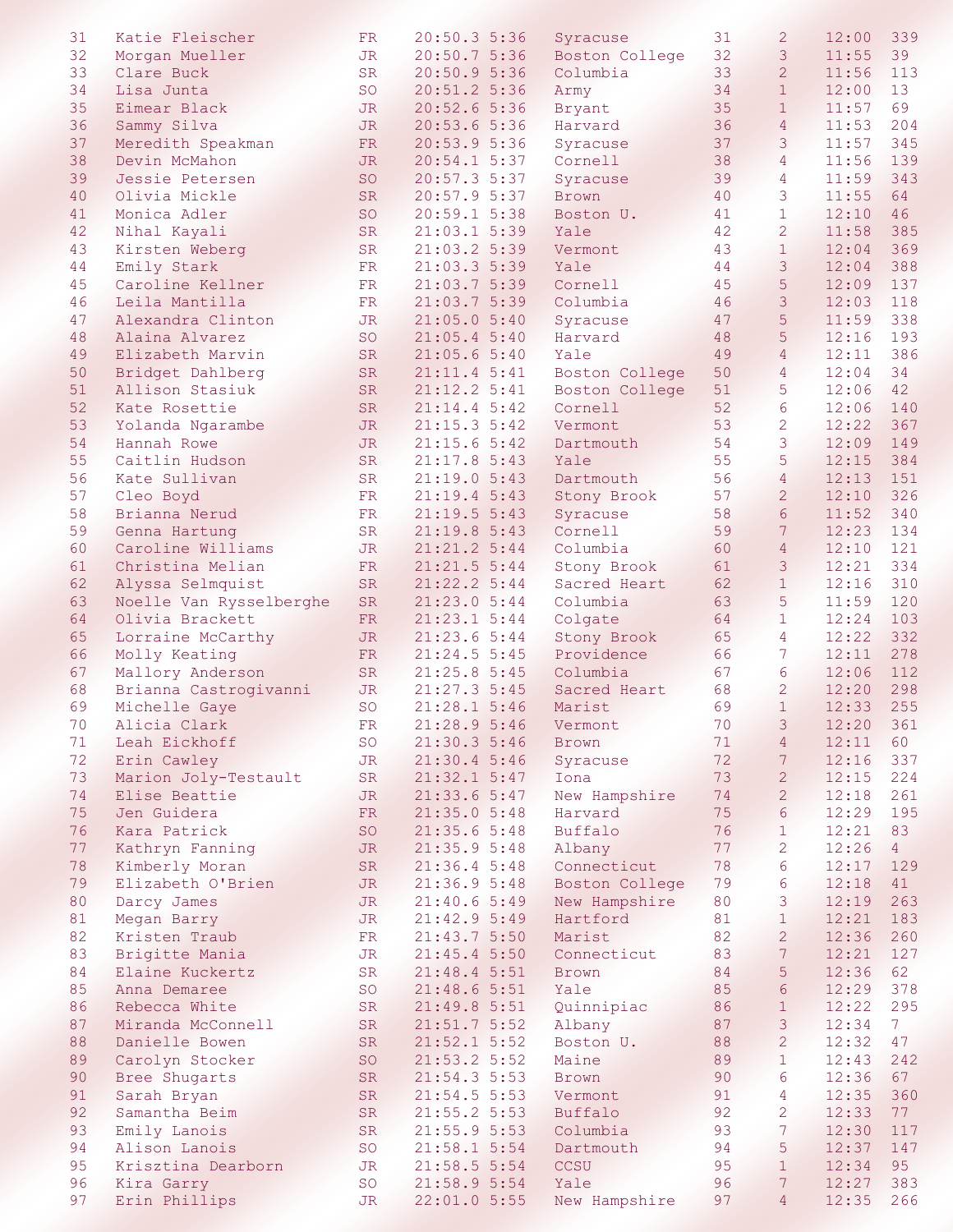| 98  | Valerie Moyer         | JR.        | 22:02.85:55    | Vermont              | 98             | 5              | 12:41 | 365            |
|-----|-----------------------|------------|----------------|----------------------|----------------|----------------|-------|----------------|
| 99  | Katie Powers          | SO         | 22:03.75:55    | UMass Amherst        | 99             | $\mathbf{1}$   | 12:46 | 355            |
| 100 | Chelsey Serrano       | <b>SO</b>  | $22:04.5$ 5:55 | New Hampshire        | 100            | 5              | 12:41 | 267            |
| 101 | Madeleine Davidson    | <b>SO</b>  | 22:05.45:56    | Boston College       | 101            | $7\phantom{.}$ | 12:08 | 35             |
| 102 | Sarah Delozier        | <b>SO</b>  | 22:05.7 5:56   | Dartmouth            | 102            | 6              | 12:33 | 145            |
| 103 | Katherine Sanders     | <b>SR</b>  | 22:06.15:56    | Buffalo              | 103            | 3              | 12:41 | 84             |
|     |                       |            |                |                      |                |                |       |                |
| 104 | Brianna Faust         | <b>JR</b>  | 22:06.65:56    | Quinnipiac           | 104            | $\overline{2}$ | 12:38 | 289            |
| 105 | Nikki Long            | <b>SR</b>  | 22:08.05:56    | Boston U.            | 105            | 3              | 12:36 | 49             |
| 106 | Paige Kouba           | FR         | 22:08.8 5:56   | Harvard              | 106            | 7              | 12:35 | 199            |
| 107 | Katie Messina         | ${\rm SR}$ | 22:09.0 5:57   | Marist               | 107            | 3              | 12:46 | 256            |
| 108 | Morgan Roche          | ${\rm SR}$ | 22:09.3 5:57   | Quinnipiac           | 108            | 3              | 12:33 | 292            |
| 109 | Rachel Miura          | <b>SR</b>  | 22:09.75:57    | Binghamton           | 109            | $\mathbf{1}$   | 12:36 | 29             |
| 110 | Elizabeth Eberhardt   | <b>JR</b>  | $22:10.4$ 5:57 | CCSU                 | 110            | $\overline{2}$ | 12:45 | 96             |
| 111 | Julie McGilpin        | ${\rm SR}$ | 22:11.65:57    | Vermont              | 111            | 6              | 12:40 | 364            |
| 112 | Nicole Gillette       | <b>SR</b>  | 22:13.0 5:58   | Albany               | 112            | $\overline{4}$ | 12:47 | 5              |
| 113 | Cayla Pellegrini      | JR         | 22:13.15:58    | New Hampshire        | 113            | 6              | 12:44 | 265            |
| 114 | Carly Zinner          | FR.        | 22:15.85:58    | <b>UMass Amherst</b> | 114            | $\overline{2}$ | 12:46 | 358            |
| 115 | Shelby Janutol        | <b>SR</b>  | $22:16.3$ 5:59 | Buffalo              | 115            | $\overline{4}$ | 12:43 | 80             |
| 116 | Megan Keane           | <b>SO</b>  | 22:17.0 5:59   |                      | 116            | $\overline{2}$ | 12:48 | 109            |
|     |                       |            |                | Colgate              |                |                |       |                |
| 117 | Annmarie Tuxbury      | FR         | $22:17.8$ 5:59 | Bryant               | 117            | $\overline{2}$ | 12:44 | 75             |
| 118 | Mary Prakel           | <b>SR</b>  | 22:17.95:59    | Army                 | 118            | $\overline{2}$ | 12:47 | 19             |
| 119 | Alexandra Conway      | <b>SO</b>  | 22:19.2 5:59   | Brown                | 119            | $\overline{7}$ | 12:43 | 59             |
| 120 | Emily Hughes          | <b>JR</b>  | 22:20.8 6:00   | Holy Cross           | 120            | $\mathbf{1}$   | 12:44 | 216            |
| 121 | Christie Rutledge     | FR         | 22:21.1 6:00   | Dartmouth            | 121            | 7              | 12:50 | 150            |
| 122 | Abby Hurd             | FR         | 22:21.2 6:00   | Vermont              | 122            | 7              | 12:45 | 362            |
| 123 | Michelle Navarro      | <b>SR</b>  | 22:21.9 6:00   | Sacred Heart         | 123            | 3              | 12:44 | 308            |
| 124 | Kristal Conklin       | <b>SR</b>  | 22:22.5 6:00   | Stony Brook          | 124            | 5              | 12:42 | 328            |
| 125 | Maureen Crimmins      | <b>SO</b>  | 22:23.4 6:01   | Fairfield            | 125            | $\mathbf{1}$   | 12:46 | 156            |
| 126 | Mikelle Cala          | <b>JR</b>  | 22:24.66:01    | Canisius             | 126            | $\mathbf{1}$   | 12:57 | 87             |
| 127 | Anisa Arsenault       | JR         | 22:25.1 6:01   | Fordham              | 127            | $\mathbf{1}$   | 12:51 | 169            |
| 128 | Kerry Caher           | FR         | 22:25.2 6:01   | St. Bonaventure      | 128            | $\mathbf{1}$   | 12:41 | 311            |
| 129 | Emma Bolduc           | <b>SO</b>  | 22:25.46::01   | Sacred Heart         | 129            | $\overline{4}$ | 12:52 | 297            |
| 130 | Mara Lieberman        | <b>SO</b>  | 22:27.96:02    | Fordham              | 130            | $\overline{2}$ | 12:57 | 176            |
| 131 | Emma Denton           | <b>SR</b>  | 22:28.76:02    | Buffalo              | 131            | 5              | 12:51 | 79             |
|     |                       |            |                |                      |                | $\overline{4}$ | 12:40 |                |
| 132 | Jessica Soja          | JR.        | 22:29.5 6:02   | Quinnipiac           | 132            |                |       | 294            |
| 133 | Samantha Goodnow      | <b>SR</b>  | 22:30.7 6:02   | Fairfield            | 133            | $\overline{2}$ | 12:55 | 159            |
| 134 | Caitlin Jelinek       | JR.        | 22:30.8 6:02   | Binghamton           | 134            | $\overline{2}$ | 12:49 | 27             |
| 135 | Mary O Connor         | SR         | 22:31.2 6:03   | Stony Brook          | 135            | 6              | 12:57 | 335            |
| 136 | Aleixa Diaz           | <b>FR</b>  | 22:31.8 6:03   | Hartford             | 136            | $\overline{2}$ | 12:49 | 188            |
| 137 | Luci McLoughlin       | JR         | 22:34.6 6:04   | Iona                 | 137            | $\mathcal{S}$  | 12:54 | 227            |
| 138 | Molly McMahon         | FR         | 22:39.4 6:05   | UMass Amherst        | 138            | 3              | 12:52 | 353            |
| 139 | Melissa Del Rosario   | SR         | 22:39.56:05    | Albany               | 139            | 5              | 13:01 | $\overline{2}$ |
| 140 | Christine Coughlin    | FR         | 22:39.8 6:05   | Marist               | 140            | $\overline{4}$ | 13:17 | 253            |
| 141 | Katilin McCadden      | FR         | 22:40.6 6:05   | Buffalo              | 141            | $6\phantom{1}$ | 12:49 | 82             |
| 142 | Rachel Hilliard       | SO         | 22:40.66:05    | <b>UMass Amherst</b> | 142            | $\overline{4}$ | 12:47 | 352            |
| 143 | Megan Papp            | SR         | $22:41.1$ 6:05 | Sacred Heart         | 143            | $5\phantom{.}$ | 13:01 | 309            |
| 144 | Martha Reynolds       | <b>JR</b>  | $22:41.4$ 6:05 | Bryant               | 144            | 3              | 12:50 | 70             |
| 145 | Annie Keown           | <b>JR</b>  | $22:42.2$ 6:06 | Stony Brook          | 145            | 7 <sup>1</sup> | 12:44 | 330            |
| 146 | Rachel King           | SO         | $22:44.5$ 6:06 | Army                 | 146            | 3              | 12:57 | 14             |
|     | 147 Chelsea Trant     | SR         | 22:46.2 6:07   | St. Johns            | 147            | $\mathbf{1}$   | 13:03 | 323            |
| 148 | Alexis Bivona         | <b>JR</b>  | 22:47.7 6:07   | Wagner               | $\overline{0}$ | $\mathbf{1}$   | 12:58 | 370            |
|     | 149 Elizabeth Greiner |            | 22:48.3 6:07   |                      |                | 3              | 12:55 | 23             |
|     |                       | FR         |                | Binghamton           | 148            |                |       |                |
| 150 | Jillian Busby         | SR         | $22:49.4$ 6:08 | Army                 | 149            | $\overline{4}$ | 13:09 | 10             |
| 151 | Rebecca Celorio       | FR         | $22:50.4$ 6:08 | Hofstra              | 150            | $\mathbf{1}$   | 13:05 | 206            |
| 152 | Danielle Drummond     | SO         | $22:51.5$ 6:08 | Fordham              | 151            | $\mathcal{E}$  | 13:01 | 172            |
| 153 | Danielle Renzi        | SO         | $22:52.1$ 6:08 | Fairfield            | 152            | $\mathfrak{Z}$ | 13:00 | 164            |
| 154 | Amanda Waldron        | <b>JR</b>  | 22:52.46:08    | Holy Cross           | 153            | $\overline{2}$ | 12:53 | 219            |
| 155 | Sara Buckley          | ${\rm FR}$ | 22:52.96:08    | Hartford             | 154            | 3              | 12:56 | 184            |
| 156 | Sarah Barrett         | <b>JR</b>  | 22:56.8 6:09   | UMass Amherst        | 155            | 5              | 13:04 | 348            |
|     | 157 Gabrielle Leo     | SO         | 22:57.56:10    | Buffalo              | 156            | $7\phantom{.}$ | 13:13 | 81             |
|     | 158 Amanda Faust      | <b>JR</b>  | 22:58.7 6:10   | Quinnipiac           | 157            | 5              | 13:13 | 288            |
|     | 159 Kourtney Bonsey   | SR         | 22:59.96:10    | Maine                | 158            | 2              | 13:09 | 233            |
| 160 | Morgan Atkins         | SO         | 23:00.4 6:11   | Canisius             | 159            | $\overline{2}$ | 13:09 | 86             |
| 161 | Ashli Tagoai          | SO         | 23:02.96:11    | Boston U.            | 160            | $\overline{4}$ | 13:09 | 53             |
| 162 | Marlene Delices       | SO         | 23:03.3 6:11   | Iona                 | 161            | 4              | 13:10 | 223            |
| 163 | Ashley Carle          | FR         | 23:03.6 6:11   | Quinnipiac           | 162            | 6              | 13:05 | 287            |
| 164 | Caroline Carley       | FR         | 23:07.36:12    | Holy Cross           | 163            | $\mathcal{E}$  | 13:13 | 213            |
|     |                       |            |                |                      |                |                |       |                |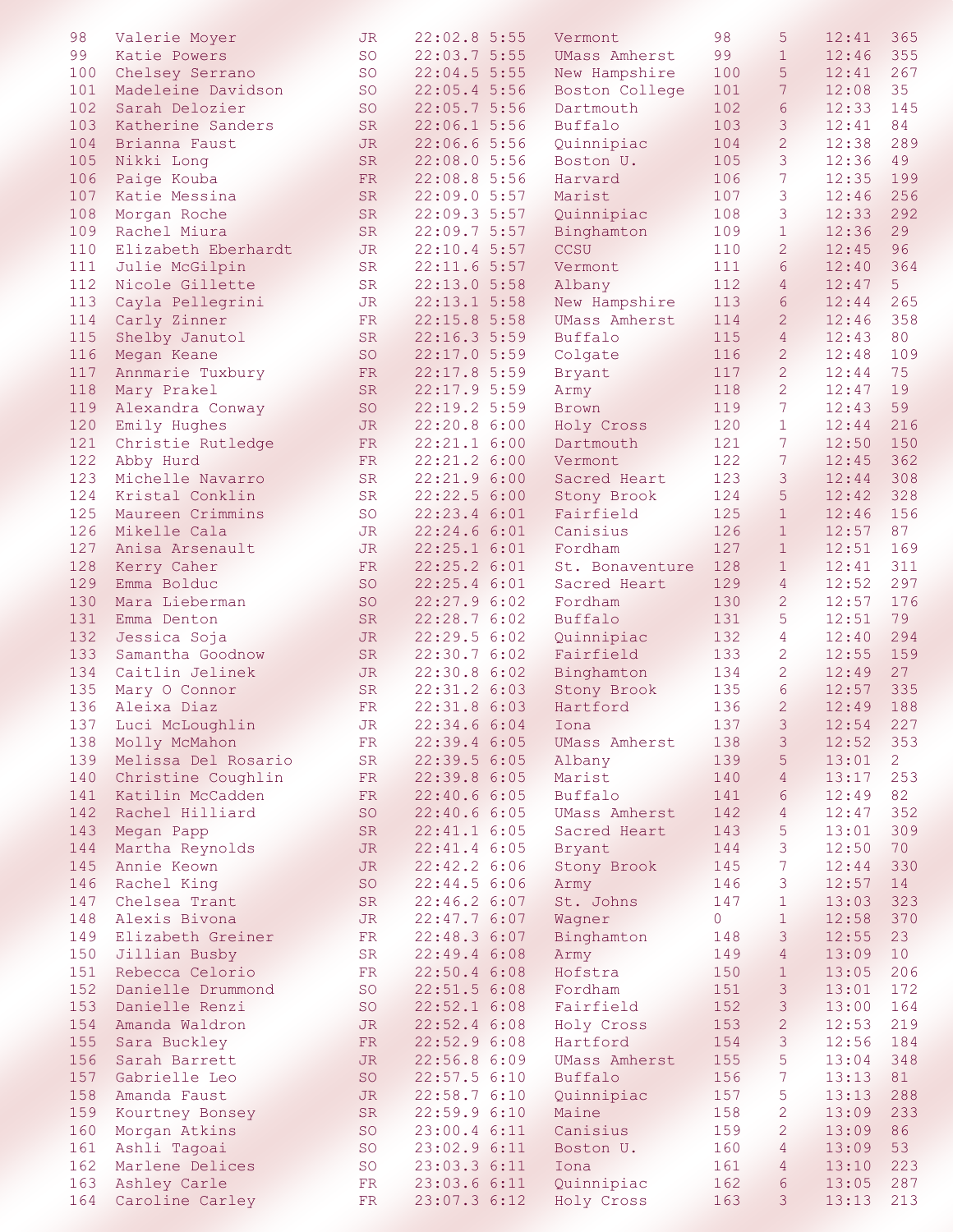| 165 | Nicolette Nesi        | FR.        | 23:07.76:12    | Marist               | 164            | 5               | 13:22 | 257 |
|-----|-----------------------|------------|----------------|----------------------|----------------|-----------------|-------|-----|
| 166 | Danielle Klein        | <b>JR</b>  | $23:08.1$ 6:13 | Northeastern         | 165            | $\mathbf{1}$    | 13:19 | 271 |
| 167 | Naomi Barnett         | FR.        | 23:08.66:13    | Binghamton           | 166            | $\overline{4}$  | 13:04 | 21  |
|     |                       |            |                |                      |                |                 |       |     |
| 168 | Margaret MacKenzie    | FR         | 23:08.76:13    | Fairfield            | 167            | $\overline{4}$  | 13:11 | 161 |
| 169 | Elizabeth Blanchard   | FR         | 23:08.9 6:13   | UMass Amherst        | 168            | 6               | 13:19 | 349 |
| 170 | Melissa Higgins       | <b>SO</b>  | 23:10.9 6:13   | Fordham              | 169            | $\overline{4}$  | 13:06 | 175 |
| 171 |                       | <b>SR</b>  | 23:10.9 6:13   |                      | 170            | $6\phantom{.}6$ | 13:16 | 9   |
|     | Brianna Service       |            |                | Albany               |                |                 |       |     |
| 172 | Suzy Sikorski         | <b>FR</b>  | 23:11.1 6:13   | Fordham              | 171            | 5               | 13:09 | 180 |
| 173 | Jennifer Flores       | <b>JR</b>  | 23:11.3 6:13   | Hartford             | 172            | $\overline{4}$  | 13:15 | 191 |
| 174 | Annabelle Wilson      | FR         | 23:11.8 6:13   | Maine                | 173            | 3               | 13:14 | 245 |
|     |                       |            |                |                      |                |                 |       |     |
| 175 | Hannah White          | <b>SO</b>  | 23:12.6 6:14   | <b>UMass Amherst</b> | 174            | 7               | 13:15 | 357 |
| 176 | Shannon O'Neil        | FR         | 23:14.7 6:14   | Maine                | 175            | 4               | 13:22 | 239 |
| 177 | Emily Hanrahan        | <b>SO</b>  | 23:15.3 6:15   | Colgate              | 176            | 3               | 13:20 | 106 |
| 178 | Shelby Stableford     | ${\rm FR}$ | 23:16.2 6:15   | Boston U.            | 177            | 5               | 13:04 | 51  |
|     |                       |            |                |                      |                |                 |       |     |
| 179 | Holland Reynolds      | FR         | 23:16.66:15    | Colgate              | 178            | $\overline{4}$  | 13:20 | 111 |
| 180 | Erin Brady            | <b>SR</b>  | 23:17.1 6:15   | Iona                 | 179            | 5               | 13:15 | 221 |
| 181 | Erin Svensen          | FR         | 23:17.5 6:15   | Bryant               | 180            | $\overline{4}$  | 13:17 | 73  |
| 182 | Jamie Wallace         | <b>SO</b>  | 23:17.66:15    | Canisius             | 181            | 3               | 13:15 | 93  |
|     |                       |            |                |                      |                |                 |       |     |
| 183 | Katrina Mecklenburg   | <b>SO</b>  | 23:18.1 6:15   | Army                 | 182            | 5               | 13:14 | 17  |
| 184 | Elizabeth Hutchins    | <b>SO</b>  | 23:20.3 6:16   | Sacred Heart         | 183            | 6               | 13:13 | 302 |
| 185 | Rachel Wilkinson      | <b>JR</b>  | 23:20.3 6:16   | Maine                | 184            | 5               | 13:20 | 244 |
| 186 | Christina Vivinetto   |            | 23:20.56:16    | Fordham              | 185            | 6               | 13:20 | 182 |
|     |                       | JR.        |                |                      |                |                 |       |     |
| 187 | Caitlin Forte         | SO         | 23:20.8 6:16   | Fairfield            | 186            | 5               | 13:08 | 157 |
| 188 | Kerri Butler          | FR         | 23:24.1 6:17   | St. Johns            | 187            | $\overline{2}$  | 13:24 | 319 |
| 189 | Samantha Crisafulli   | SO         | 23:24.4 6:17   | Hartford             | 188            | 5               | 13:25 | 187 |
|     |                       |            |                |                      |                | 3               |       | 94  |
| 190 | Jazmin Booker         | FR         | 23:25.7 6:17   | CCSU                 | 189            |                 | 13:18 |     |
| 191 | Kelly Kingma          | <b>JR</b>  | 23:26.7 6:18   | Army                 | 190            | 6               | 13:19 | 15  |
| 192 | Shannon O'Hara        | FR         | 23:27.0 6:18   | Binghamton           | 191            | 5               | 13:23 | 31  |
| 193 | Alexis Hatcher        | FR         | 23:27.6 6:18   | Binghamton           | 192            | $6\phantom{1}6$ | 13:09 | 24  |
|     |                       |            |                |                      |                |                 |       |     |
| 194 | Rachel Lotterman      | FR         | 23:28.0 6:18   | Manhattan            | 193            | $\mathbf{1}$    | 13:23 | 248 |
| 195 | Robin Wagner          | FR         | 23:28.7 6:18   | Canisius             | 194            | $\overline{4}$  | 13:29 | 92  |
| 196 | Sandra Van den Heuvel | <b>JR</b>  | 23:29.2 6:18   | Holy Cross           | 195            | $\overline{4}$  | 13:23 | 218 |
| 197 | Michelle Sumner       | FR         | 23:30.6 6:19   | Boston U.            | 196            | $6\phantom{1}6$ | 13:17 | 52  |
|     |                       |            |                |                      |                |                 |       |     |
| 198 | Rebecca Denise        | <b>SR</b>  | 23:34.2 6:20   | Marist               | 197            | $6\phantom{1}6$ | 13:25 | 254 |
| 199 | Shannon McBride       | <b>SO</b>  | 23:36.9 6:20   | CCSU                 | 198            | 4               | 13:35 | 100 |
| 200 | Kate Spies            | <b>SO</b>  | 23:37.8 6:20   | Maine                | 199            | 6               | 13:24 | 241 |
| 201 | Megan Robertson       | SR         | 23:40.76:21    | Bryant               | 200            | 5               | 13:30 | 72  |
|     |                       |            |                |                      |                |                 |       |     |
| 202 | Gabrielle LeBihan     | FR         | 23:43.8 6:22   | Colgate              | 201            | 5               | 13:27 | 110 |
| 203 | Michelle Duffy        | <b>SR</b>  | 23:43.8 6:22   | St. Johns            | 202            | 3               | 13:31 | 321 |
| 204 | Erin Thompson         | SO         | 23:44.7 6:22   | Marist               | 203            | $\overline{7}$  | 13:26 | 259 |
| 205 | Cara Mattson          | SR         | 23:45.4 6:23   | Hofstra              | 204            |                 | 13:37 | 210 |
|     |                       |            |                |                      |                | 2               |       |     |
| 206 | Alyssa Windle         | SO         | 23:46.56:23    | Manhattan            | 205            | $\overline{2}$  | 13:30 | 252 |
|     | 207 Monique Boutin    | JR         | 23:47.56:23    | Maine                | 206            | 7 <sup>1</sup>  | 13:34 | 234 |
|     | 208 Noelene Power     | FR         | 23:48.06:23    | Northeastern         | 207            | $\overline{2}$  | 13:30 | 272 |
|     |                       |            |                |                      |                |                 |       |     |
|     | 209 Brittany Llobell  | SR         | 23:48.96:23    | Sacred Heart         | 208            | 7 <sup>7</sup>  | 13:43 | 306 |
| 210 | Elizabeth Rosenberger | JR         | $23:53.2$ 6:25 | Manhattan            | 209            | 3               | 13:36 | 250 |
| 211 | Alexis Bean           | SR         | 23:53.56:25    | St. Johns            | 210            | $\overline{4}$  | 13:29 | 318 |
| 212 | Stephanie VanPelt     | ${\rm FR}$ | 23:54.06:25    | St. Johns            | 211            | 5               | 13:32 | 325 |
|     |                       |            |                |                      |                |                 |       |     |
| 213 | Elizabeth Valento     | FR         | $23:55.2$ 6:25 | Binghamton           | 212            | 7 <sup>1</sup>  | 13:25 | 32  |
| 214 | Jocelyn Hubbard       | FR         | 23:56.5 6:26   | Northeastern         | 213            | 3               | 13:41 | 270 |
|     | 215 Kelly Dennis      | SR         | 23:56.8 6:26   | Wagner               | $\overline{0}$ | $\overline{c}$  | 13:37 | 371 |
|     | 216 Caylee Richardson | FR         | 23:56.9 6:26   | CCSU                 | 214            | 5               | 13:36 | 101 |
|     |                       |            |                |                      |                |                 |       |     |
| 217 | Tracy Campbell        | FR         | 23:57.5 6:26   | Quinnipiac           | 215            | 7 <sup>1</sup>  | 13:15 | 286 |
| 218 | Ellen Callahan        | SR         | 23:58.3 6:26   | Colgate              | 216            | $6\phantom{1}$  | 13:33 | 104 |
| 219 | Brandy LeClair        | FR         | 23:58.8 6:26   | CCSU                 | 217            | $6\phantom{1}$  | 13:36 | 98  |
| 220 | Alexandra Cappello    | SO         | 24:03.7 6:27   | Manhattan            | 218            | $\overline{4}$  | 13:48 | 246 |
|     |                       |            |                |                      |                |                 |       |     |
| 221 | Johanna Petruski      | SO         | 24:06.3 6:28   | Manhattan            | 219            | 5               | 13:40 | 249 |
| 222 | Abigail Mitchell      | SO         | 24:06.96:28    | Holy Cross           | 220            | 5               | 13:45 | 217 |
| 223 | Molly Leidig          | <b>JR</b>  | 24:07.4 6:29   | Fairfield            | 221            | $\sqrt{6}$      | 13:46 | 160 |
| 224 | Ashtin Kurz           |            |                |                      | 222            | $7\phantom{.}$  | 13:39 | 16  |
|     |                       | SO         | 24:07.8 6:29   | Army                 |                |                 |       |     |
|     | 225 Veronica Thompson | FR         | 24:08.7 6:29   | St. Johns            | 223            | 6               | 13:47 | 322 |
| 226 | Lauren Wardwell       | <b>JR</b>  | 24:09.4 6:29   | Northeastern         | 224            | 4               | 13:46 | 274 |
| 227 | Mary Kate Chambers    | FR         | 24:09.8 6:29   | Canisius             | 225            | 5               | 13:32 | 88  |
| 228 | Erin Pierce           | FR         | 24:10.3 6:29   | Boston U.            | 226            | 7 <sup>7</sup>  | 13:38 | 50  |
|     |                       |            |                |                      |                |                 |       |     |
| 229 | Caroline Davidson     | FR         | 24:10.4 6:29   | Colgate              | 227            | 7 <sup>1</sup>  | 13:51 | 105 |
| 230 | Brandi Pettit         | <b>SO</b>  | 24:11.1 6:30   | Canisius             | 228            | 6               | 13:51 | 91  |
| 231 | Kerry Sorenson        | JR         | 24:12.8 6:30   | Fordham              | 229            | $7\phantom{.}$  | 13:48 | 181 |
|     |                       |            |                |                      |                |                 |       |     |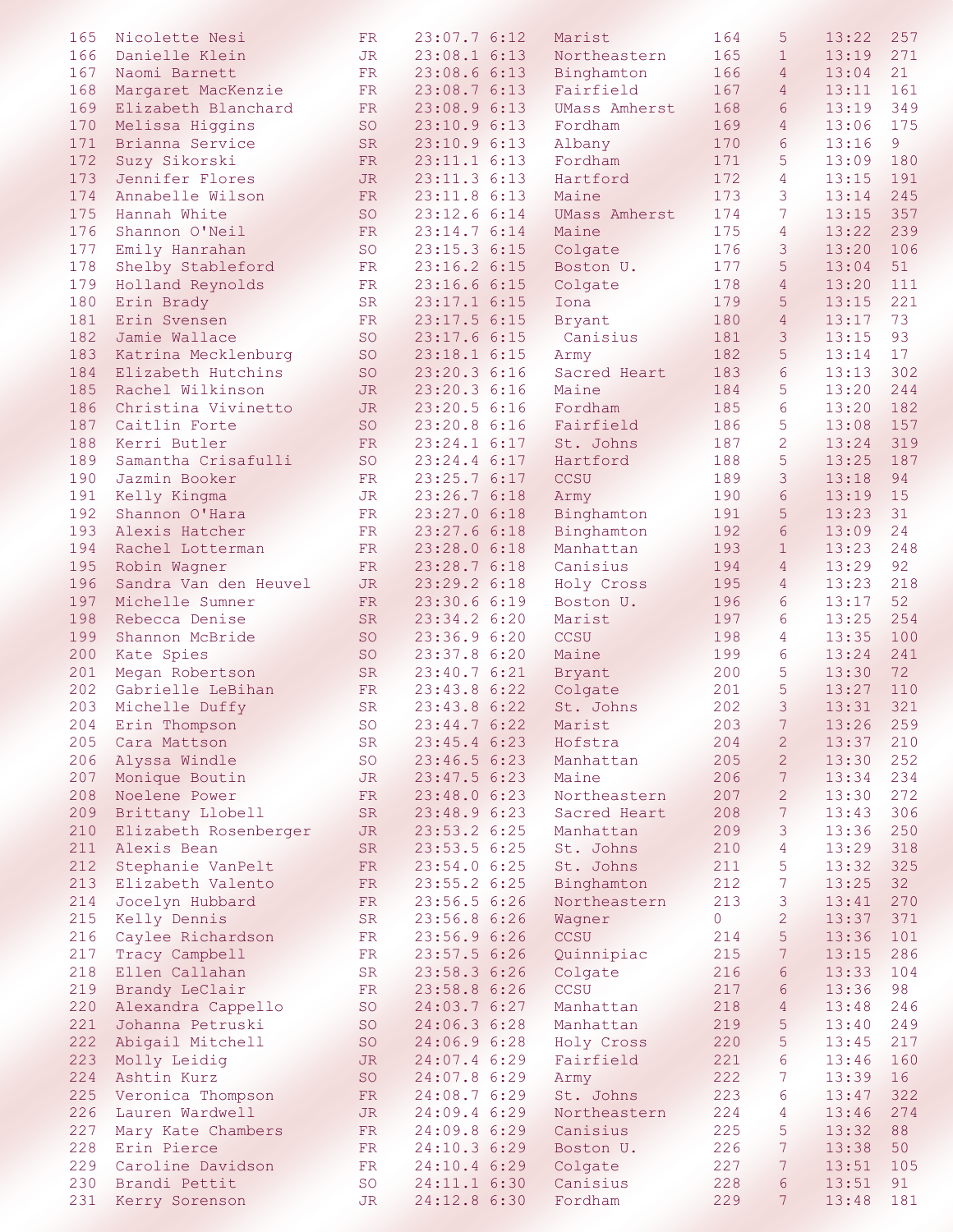| 232 | Hannah Robinson   | <b>SO</b> | 24:17.2 6:31   | St. Bonaventure | 230 | $\overline{2}$  | 13:50 | 314 |
|-----|-------------------|-----------|----------------|-----------------|-----|-----------------|-------|-----|
| 233 | Lauren Ward       | <b>SR</b> | 24:18.9 6:31   | Northeastern    | 231 | 5               | 13:54 | 273 |
| 234 | Aubrie Russell    | FR        | 24:21.3 6:32   | St. Bonaventure | 232 | 3               | 13:52 | 315 |
| 235 | Hillary Maxson    | JR.       | 24:23.2 6:33   | Fairfield       | 233 | 7               | 13:42 | 162 |
| 236 | Staci Rezendes    | <b>FR</b> | 24:28.7 6:34   | Bryant          | 234 | 6               | 13:57 | 71  |
| 237 | Kristin Mathis    | <b>JR</b> | 24:29.2 6:34   | Hofstra         | 235 | 3               | 13:59 | 209 |
| 238 | Ally Gates        | FR        | 24:30.3 6:35   | <b>CCSU</b>     | 236 | 7               | 13:49 | 97  |
| 239 | Kara Walsh        | <b>SO</b> | 24:41.9 6:38   | Bryant          | 237 | 7               | 14:05 | 76  |
| 240 | Michelle VanPelt  | <b>FR</b> | 24:42.76:38    | St. Johns       | 238 | $7\phantom{.0}$ | 14:00 | 324 |
| 241 | Izie Dickinson    | <b>SO</b> | 24:44.56:38    | St. Bonaventure | 239 | 4               | 14:03 | 312 |
| 242 | Brittney Towner   | <b>JR</b> | $24:50.1$ 6:40 | Hofstra         | 240 | 4               | 14:14 | 212 |
| 243 | Emmy Koskinen     | <b>SR</b> | 24:54.4 6:41   | Manhattan       | 241 | 6               | 13:48 | 247 |
| 244 | Christina Cuttone | <b>SO</b> | 24:54.56:31    | Canisius        | 242 | 7               | 14:24 | 90  |
| 245 | Catherine Carey   | <b>JR</b> | 25:03.06:44    | Hartford        | 243 | 6               | 14:17 | 185 |
| 246 | Eryn Wheeler      | JR.       | 25:03.66:44    | Northeastern    | 244 | 6               | 14:03 | 275 |
| 247 | Amanda Eisenson   | <b>SR</b> | 25:10.96:35    | Albany          | 245 | 7               | 14:18 | 3   |
| 248 | Caitlin Cloonan   | FR.       | $25:18.4$ 6:48 | Northeastern    | 246 | 7               | 14:19 | 269 |
| 249 | Eva Holtermann    | <b>SO</b> | 26:11.77:02    | Hofstra         | 247 | 5               | 14:33 | 208 |
| 250 | Lisa Eberwein     | FR        | 26:13.27:02    | Hofstra         | 248 | 6               | 14:45 | 207 |
| 251 | Rachel Dorigi     | <b>FR</b> | 26:19.67:04    | St. Bonaventure | 249 | 5               | 14:50 | 313 |
| 252 | Jenny Kurz        | <b>SR</b> | 26:53.37:13    | Iona            | 250 | 6               | 15:08 | 225 |
| 253 | Jacklyn McKnight  | JR.       | 27:41.77:26    | Hofstra         | 251 | 7               | 15:38 | 211 |
|     |                   |           |                |                 |     |                 |       |     |

# TEAM SCORE

| <b>Place</b><br>1 | <b>Score</b><br>46 | <b>Team</b><br><b>Providence</b> |           |         | Cumm. Time (# Fin)<br>1:40:54.6 | (7) |
|-------------------|--------------------|----------------------------------|-----------|---------|---------------------------------|-----|
|                   | 2                  | Sarah Collins                    | <b>FR</b> | 19:55.3 | 5:21                            |     |
|                   | $\overline{4}$     | Laura Nagel                      | <b>JR</b> | 20:00.8 | 5:22                            |     |
|                   | $\sigma$           | Emily Sisson                     | <b>JR</b> | 20:01.7 | 5:22                            |     |
|                   | 8                  | Shelby Greany                    | <b>SR</b> | 20:13.3 | 5:26                            |     |
|                   | 26                 | Grace Thek                       | <b>JR</b> | 20:43.5 | 5:34                            |     |
| $\bf{2}$          | 67                 | <b>Connecticut</b>               |           |         | 1:41:42.7                       | 17) |
|                   | 3                  | Allison Lasnicki                 | JR.       | 19:59.4 | 5:22                            |     |
|                   | 10                 | Lauren Sara                      | <b>JR</b> | 20:17.1 | 5:27                            |     |
|                   | 14                 | Lindsay Crevoiserat              | <b>SO</b> | 20:20.2 | 5:27                            |     |
|                   | 18                 | Shauna McNiff                    | <b>SR</b> | 20:26.8 | 5:29                            |     |
|                   | 22                 | Julia Zrinyi                     | FR.       | 20:39.2 | 5:33                            |     |
| 3                 | 118                | <b>Cornell</b>                   |           |         | 1:42:51.3                       | 17) |
|                   | 9                  | Katie Kellner                    | SR.       | 20:13.9 | 5:26                            |     |
|                   | 11                 | Rachel Sorna                     | <b>JR</b> | 20:18.6 | 5:27                            |     |
|                   | 15                 | Emily Shearer                    | JR        | 20:21.0 | 5:28                            |     |
|                   | 38                 | Devin McMahon                    | <b>JR</b> | 20:54.1 | 5:37                            |     |
|                   | 45                 | Caroline Kellner                 | <b>FR</b> | 21:03.7 | 5:39                            |     |
| $\Delta$          | 150                | <b>Harvard</b>                   |           |         | 1:43:47.3                       | 17) |
|                   | 19                 | Emily Reese                      | JR.       | 20:27.9 | 5:29                            |     |
|                   | 20                 | Viviana Hanley                   | <b>SO</b> | 20:36.2 | 5:32                            |     |
|                   | 27                 | Morgan Kelly                     | <b>JR</b> | 20:44.2 | 5:34                            |     |
|                   | 36                 | Sammy Silva                      | <b>JR</b> | 20:53.6 | 5:36                            |     |
|                   | 48                 | Alaina Alvarez                   | <b>SO</b> | 21:05.4 | 5:40                            |     |
| 5                 | 150                | <b>Boston College</b>            |           |         | 1:43:34.7                       | 7)  |
|                   | 5                  | Jillian King                     | <b>SR</b> | 20:01.2 | 5:22                            |     |
|                   | 12                 | Liv Westphal                     | <b>SO</b> | 20:19.2 | 5:27                            |     |
|                   | 32                 | Morgan Mueller                   | <b>JR</b> | 20:50.7 | 5:36                            |     |
|                   | 50                 | Bridget Dahlberg                 | <b>SR</b> | 21:11.4 | 5:41                            |     |

51 Allison Stasiuk SR 21:12.2 5:41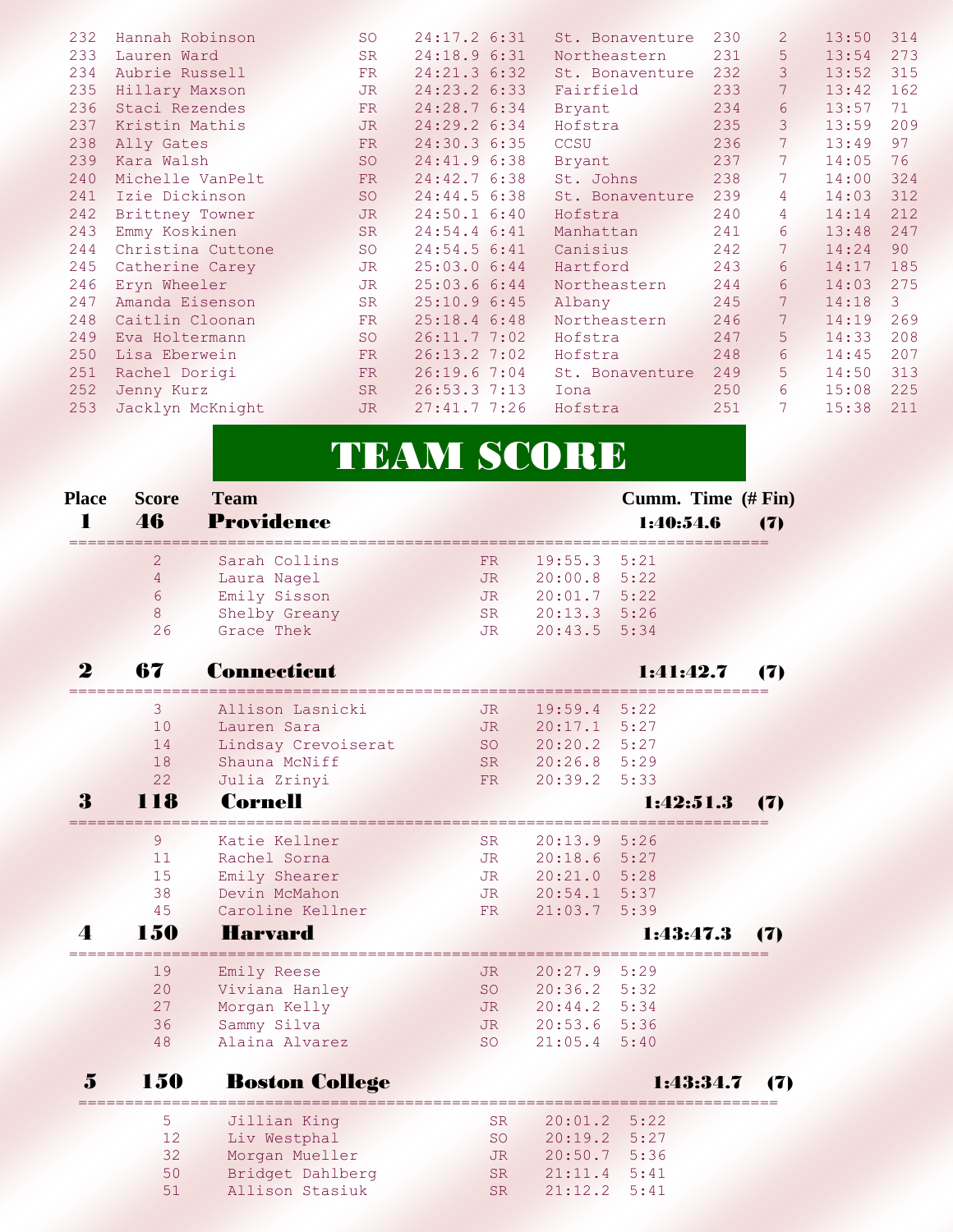| 6  | 167 | <b>Syracuse</b>         |           |                | 1:44:06.3                  | (7)        |
|----|-----|-------------------------|-----------|----------------|----------------------------|------------|
|    | 13  | Sarah Pagano            | <b>SR</b> | 20:19.8        | 5:27                       |            |
|    | 31  | Katie Fleischer         | FR.       | 20:50.3 5:36   |                            |            |
|    | 37  | Meredith Speakman       | <b>FR</b> | 20:53.9        | 5:36                       |            |
|    | 39  | Jessie Petersen         | SO        | 20:57.3        | 5:37                       |            |
|    | 47  | Alexandra Clinton       | JR.       | 21:05.0        | 5:40                       |            |
|    | 215 | Yale                    |           |                | 1:45:12.7                  | (7)        |
|    | 25  | Liana Epstein           | JR        | 20:42.9        | 5:33                       |            |
|    | 42  | Nihal Kayali            | SR.       | 21:03.1        | 5:39                       |            |
|    | 44  | Emily Stark             | <b>FR</b> | 21:03.3        | 5:39                       |            |
|    | 49  | Elizabeth Marvin        | <b>SR</b> | 21:05.6        | 5:40                       |            |
|    | 55  | Caitlin Hudson          | <b>SR</b> | 21:17.8        | 5:43                       |            |
| 8  | 223 | <b>Brown</b>            |           |                | 1:45:07.1                  | (7)        |
|    | 7   | Margaret Connelly       | JR        | 20:11.6        | 5:25                       |            |
|    | 21  | Heidi Caldwell          | JR.       | 20:38.9        | 5:32                       |            |
|    | 40  | Olivia Mickle           | <b>SR</b> | 20:57.9        | 5:37                       |            |
|    | 71  | Leah Eickhoff           | <b>SO</b> | 21:30.3        | 5:46                       |            |
|    | 84  | Elaine Kuckertz         | <b>SR</b> | 21:48.4        | 5:51                       |            |
| 9  | 226 | Columbia                |           |                | 1:45:20.8                  | 17)        |
|    |     |                         |           |                |                            |            |
|    | 24  | Erin Gillingham         | <b>SR</b> | 20:42.0        | 5:33                       |            |
|    | 33  | Clare Buck              | <b>SR</b> | 20:50.9        | 5:36                       |            |
|    | 46  | Leila Mantilla          | FR.       | 21:03.7        | 5:39                       |            |
|    | 60  | Caroline Williams       | JR.       | 21:21.2        | 5:44                       |            |
|    | 63  | Noelle Van Rysselberghe | <b>SR</b> | 21:23.0        | 5:44                       |            |
| 10 | 234 | <b>Dartmouth</b>        |           |                | 1:45:12.1                  | 17)        |
|    | 1   | Abbey D'Agostino        | JR        | 19:51.1        | 5:20                       |            |
|    | 29  | Dana Giordano           | FR        | 20:48.3        | 5:35                       |            |
|    | 54  | Hannah Rowe             | JR        | 21:15.6        | 5:42                       |            |
|    | 56  | Kate Sullivan           | <b>SR</b> | 21:19.0        | 5:43                       |            |
|    | 94  | Alison Lanois           | <b>SO</b> | 21:58.1        | 5:54                       |            |
| 11 | 330 | <b>Stony Brook</b>      |           |                | 1:47:08.6                  | (7)        |
|    | 23  | Olivia Burne            | JR        | 20:41.6        | 5:33                       |            |
|    | 57  | Cleo Boyd               | FR.       | 21:19.4 5:43   |                            |            |
|    | 61  | Christina Melian        | FR.       | $21:21.5$ 5:44 |                            |            |
|    | 65  | Lorraine McCarthy       | JR        | 21:23.6 5:44   |                            |            |
|    | 124 | Kristal Conklin         | <b>SR</b> | 22:22.5        | 6:00                       |            |
| 12 | 355 | Vermont                 |           |                | 1:47:44.7(7)               |            |
|    | 43  | Kirsten Weberg          | SR.       | 21:03.2        | ;=================<br>5:39 |            |
|    | 53  | Yolanda Ngarambe        | JR        | 21:15.3        | 5:42                       |            |
|    | 70  | Alicia Clark            | FR        | 21:28.9 5:46   |                            |            |
|    | 91  | Sarah Bryan             | SR.       | $21:54.5$ 5:53 |                            |            |
|    | 98  | Valerie Moyer           | <b>JR</b> | 22:02.8        | 5:55                       |            |
| 13 | 367 | <b>New Hampshire</b>    |           |                | 1:47:42.2                  | <b>(6)</b> |
|    | 16  | Keely Maguire           | <b>SR</b> | 20:22.5        | 5:28                       |            |
|    | 74  | Elise Beattie           | JR        | 21:33.6        | 5:47                       |            |
|    | 80  | Darcy James             | JR        | 21:40.6        | 5:49                       |            |
|    | 97  | Erin Phillips           | JR        | 22:01.0        | 5:55                       |            |
|    | 100 | Chelsey Serrano         | <b>SO</b> | 22:04.5        | 5:55                       |            |
|    |     |                         |           |                |                            |            |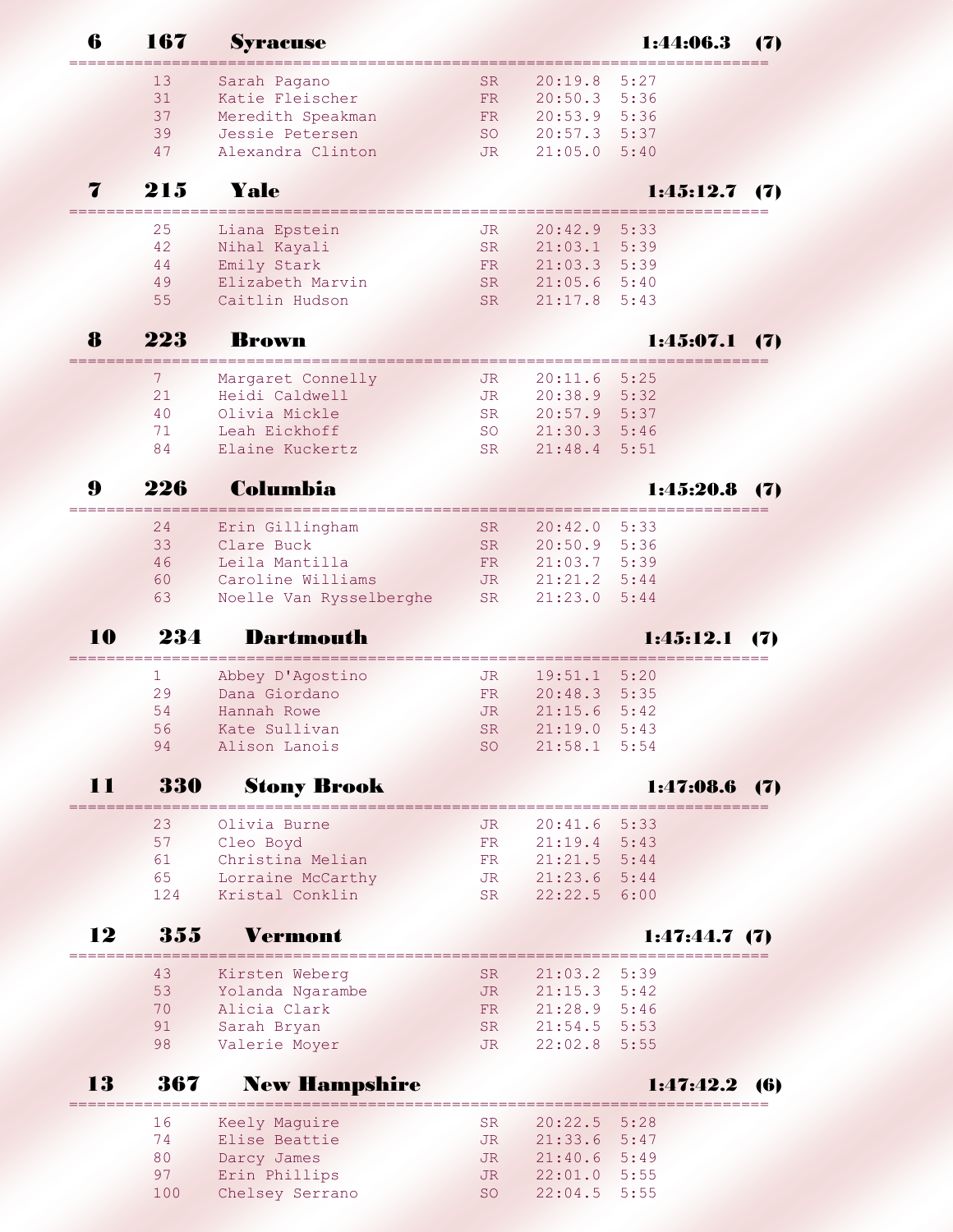|    |            | ------------------------------------ |            |                  |              |            |
|----|------------|--------------------------------------|------------|------------------|--------------|------------|
|    | 17         | Brittney Lane                        | JR.        | 20:24.2          | 5:29         |            |
|    | 77         | Kathryn Fanning                      | JR         | $21:35.9$ $5:48$ |              |            |
|    | 87         | Miranda McConnell                    | <b>SR</b>  | $21:51.7$ 5:52   |              |            |
|    | 112        | Nicole Gillette                      | <b>SR</b>  | 22:13.0 5:58     |              |            |
|    | 139        | Melissa Del Rosario                  | <b>SR</b>  | 22:39.5          | 6:05         |            |
|    |            |                                      |            |                  |              |            |
| 15 | 517        | <b>Buffalo</b>                       |            |                  | 1:50:21.9    | 17)        |
|    | 76         | Kara Patrick                         | <b>SO</b>  | 21:35.6          | 5:48         |            |
|    | 92         | Samantha Beim                        | <b>SR</b>  | 21:55.2 5:53     |              |            |
|    | 103        | Katherine Sanders                    | SR.        | 22:06.1          | 5:56         |            |
|    | 115        | Shelby Janutol                       | SR.        | $22:16.3$ 5:59   |              |            |
|    | 131        | Emma Denton                          | SR.        | 22:28.7          | 6:02         |            |
|    |            |                                      |            |                  |              |            |
| 16 | 525        | <b>Sacred Heart</b>                  |            |                  | 1:50:17.9(7) |            |
|    | 62         | Alyssa Selmquist                     | SR.        | 21:22.2          | 5:44         |            |
|    | 68         | Brianna Castrogivanni                | <b>JR</b>  | $21:27.3$ 5:45   |              |            |
|    | 123        | Michelle Navarro                     | <b>SR</b>  | 22:21.9 6:00     |              |            |
|    | 129        | Emma Bolduc                          | <b>SO</b>  | $22:25.4$ 6:01   |              |            |
|    | 143        | Megan Papp                           | <b>SR</b>  | 22:41.1          | 6:05         |            |
| 17 | 562        | <b>Marist</b>                        |            |                  | 1:51:08.3    | (7)        |
|    |            |                                      |            |                  |              |            |
|    | 69         | Michelle Gaye                        | <b>SO</b>  | 21:28.1          | 5:46         |            |
|    | 82         | Kristen Traub                        | FR         | 21:43.7 5:50     |              |            |
|    | 107        | Katie Messina                        | <b>SR</b>  | $22:09.0$ 5:57   |              |            |
|    | 140        | Christine Coughlin                   | FR         | 22:39.8 6:05     |              |            |
|    | 164        | Nicolette Nesi                       | FR         | 23:07.7          | 6:12         |            |
| 18 | 571        | <b>Boston U.</b>                     |            |                  | 1:51:18.3    | 17)        |
|    | 41         | Monica Adler                         | <b>SO</b>  | 20:59.1          | 5:38         |            |
|    | 88         | Danielle Bowen                       | SR.        | 21:52.1          | 5:52         |            |
|    | 105        | Nikki Long                           | <b>SR</b>  | 22:08.0 5:56     |              |            |
|    | 160        | Ashli Tagoai                         | <b>SO</b>  | 23:02.9          | 6:11         |            |
|    | 177        | Shelby Stableford                    | ${\rm FR}$ | $23:16.2$ 6:15   |              |            |
|    |            |                                      |            |                  |              |            |
| 19 | 578        | Iona                                 |            |                  | 1:51:13.0    | <b>(6)</b> |
|    | 28         | Katie Niblock                        | JR         | 20:45.9          | 5:34         |            |
|    | 73         | Marion Joly-Testault                 | ${\rm SR}$ | 21:32.1          | 5:47         |            |
|    | 137        | Luci McLoughlin                      | <b>JR</b>  | 22:34.6          | 6:04         |            |
|    | 161        | Marlene Delices                      | <b>SO</b>  | 23:03.3 6:11     |              |            |
|    | 179        | Erin Brady                           | <b>SR</b>  | 23:17.1          | 6:15         |            |
| 20 | 587        | Quinnipiac                           |            |                  | 1:51:33.9    |            |
|    | 86         | Rebecca White                        | <b>SR</b>  | 21:49.8          | 5:51         |            |
|    | 104        | Brianna Faust                        | <b>JR</b>  | $22:06.6$ 5:56   |              |            |
|    | 108        | Morgan Roche                         | <b>SR</b>  | $22:09.3$ 5:57   |              |            |
|    | 132        | Jessica Soja                         | JR.        | $22:29.5$ 6:02   |              |            |
|    | 157        | Amanda Faust                         | JR.        | 22:58.7          | 6:10         |            |
| 21 | 629        | <b>Army</b>                          |            |                  | 1:52:01.1    | 17 D       |
|    |            |                                      |            |                  |              |            |
|    | 34         | Lisa Junta                           | <b>SO</b>  | 20:51.2          | 5:36         |            |
|    | 118        | Mary Prakel                          | <b>SR</b>  | 22:17.9          | 5:59         |            |
|    | 146        | Rachel King                          | <b>SO</b>  | $22:44.5$ 6:06   |              |            |
|    | 149<br>182 | Jillian Busby<br>Katrina Mecklenburg | <b>SR</b>  | $22:49.4$ 6:08   | 6:15         |            |
|    |            |                                      | <b>SO</b>  | 23:18.1          |              |            |

## 14 432 Albany 1:48:44.3 (7)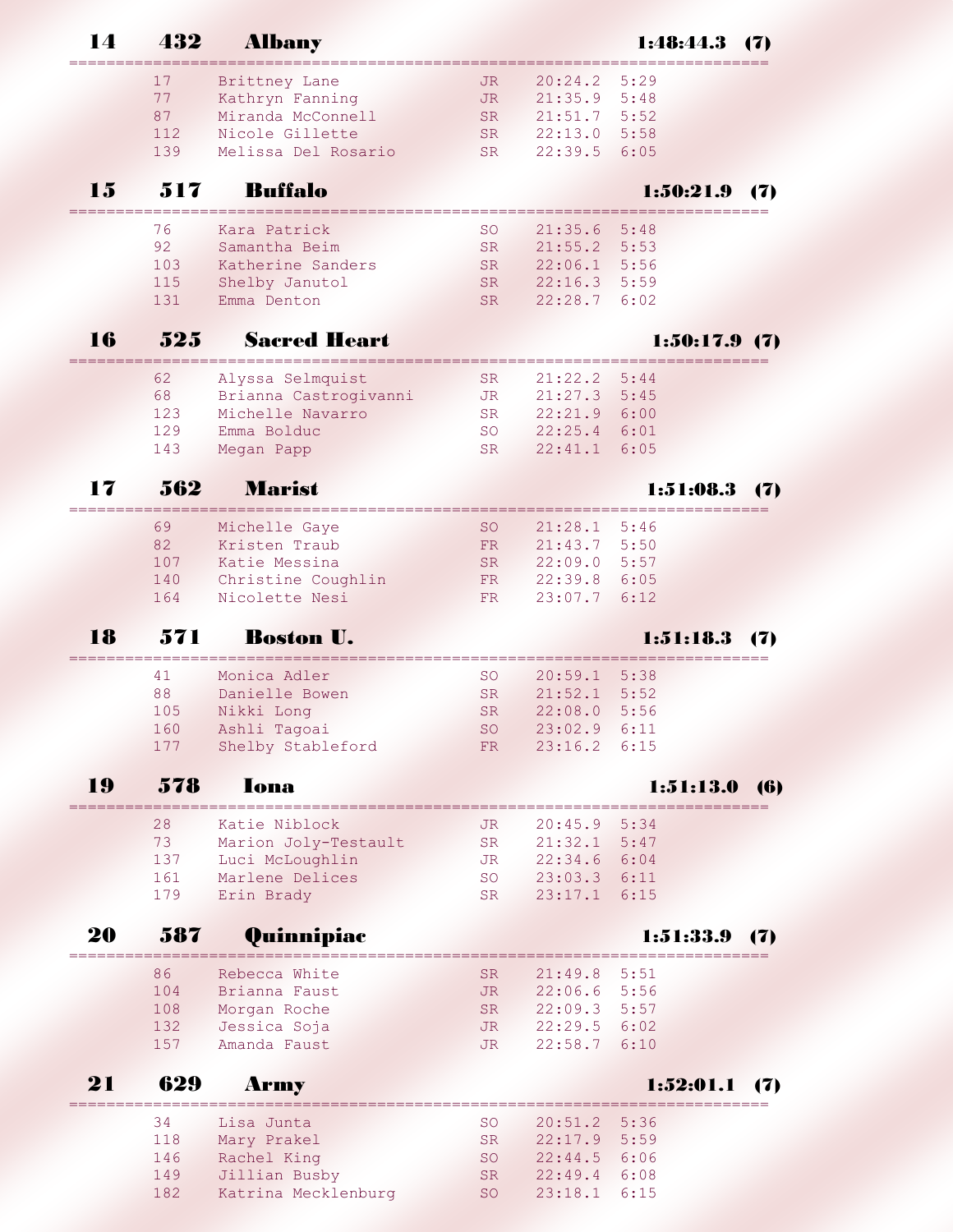|    | 648        | <b>UMass Amherst</b>                 |           |                                |                 | 17) |
|----|------------|--------------------------------------|-----------|--------------------------------|-----------------|-----|
|    | 99         | Katie Powers                         | <b>SO</b> | 22:03.7                        | 5:55            |     |
|    | 114        | Carly Zinner                         | FR        | 22:15.8                        | 5:58            |     |
|    | 138        | Molly McMahon                        | FR.       | 22:39.4                        | 6:05            |     |
|    | 142        | Rachel Hilliard                      | <b>SO</b> | 22:40.6                        | 6:05            |     |
|    | 155        | Sarah Barrett                        | JR.       | 22:56.8                        | 6:09            |     |
| 23 | 676        | <b>Bryant</b>                        |           |                                | 1:52:50.        | 17) |
|    | 35         | Eimear Black                         | JR.       | 20:52.6                        | 5:36            |     |
|    | 117        | Annmarie Tuxbury                     | FR.       | 22:17.8                        | 5:59            |     |
|    | 144        | Martha Reynolds                      | JR.       | 22:41.4                        | 6:05            |     |
|    | 180        | Erin Svensen                         | <b>FR</b> | 23:17.5                        | 6:15            |     |
|    | 200        | Megan Robertson                      | <b>SR</b> | 23:40.7                        | 6:21            |     |
| 24 | 731        | <b>Hartford</b>                      |           |                                | 1:53:43.3       | (6) |
|    | 81         | Megan Barry                          | JR.       | 21:42.9                        | 5:49            |     |
|    | 136        | Aleixa Diaz                          | FR.       | 22:31.8                        | 6:03            |     |
|    | 154        | Sara Buckley                         | FR.       | 22:52.9                        | 6:08            |     |
|    | 172        | Jennifer Flores                      | JR.       | 23:11.3                        | 6:13            |     |
|    | 188        | Samantha Crisafulli                  | <b>SO</b> | 23:24.4                        | 6:17            |     |
| 25 | 735        | Colgate                              |           |                                | 1:53:55.8       |     |
|    | 64         | Olivia Brackett                      | FR.       | 21:23.1                        | 5:44            |     |
|    | 116        | Megan Keane                          | <b>SO</b> | 22:17.0                        | 5:59            |     |
|    | 176        | Emily Hanrahan                       | <b>SO</b> | 23:15.3                        | 6:15            |     |
|    | 178        | Holland Reynolds                     | FR.       | 23:16.6                        | 6:15            |     |
|    | 201        | Gabrielle LeBihan                    | FR        | 23:43.8                        | 6:22            |     |
| 26 | 748        | Fordham                              |           |                                | 1:54:06.5       | 17) |
|    | 127        | Anisa Arsenault                      | JR.       | 22:25.1                        | 6:01            |     |
|    | 130        | Mara Lieberman                       | <b>SO</b> | 22:27.9                        | 6:02            |     |
|    | 151        | Danielle Drummond                    | <b>SO</b> | 22:51.5                        | 6:08            |     |
|    | 169        | Melissa Higgins                      | SO        | $23:10.9$ 6:13                 |                 |     |
|    |            | 171 Suzy Sikorski                    |           | FR 23:11.1 6:13                |                 |     |
| 26 | 748        | <b>Binghamton</b>                    |           |                                | $1:54:04.4$ (7) |     |
|    | 109        | Rachel Miura                         | SR.       | $22:09.7$ 5:57                 |                 |     |
|    | 134        | Caitlin Jelinek                      | JR        | 22:30.8 6:02                   |                 |     |
|    |            | 148 Elizabeth Greiner                |           | FR 22:48.3 6:07                |                 |     |
|    | 166        | Naomi Barnett                        |           | FR 23:08.6 6:13                |                 |     |
|    | 191        | Shannon O'Hara                       | FR<br>17  | 23:27.0 6:18                   |                 |     |
| 28 | 763        | <b>Fairfield</b>                     |           |                                | $1:54:15.7$ (7) |     |
|    |            |                                      |           |                                |                 |     |
|    |            |                                      | SO        |                                |                 |     |
|    | 125<br>133 | Maureen Crimmins<br>Samantha Goodnow | SR        | $22:23.4$ 6:01<br>22:30.7 6:02 |                 |     |
|    | 152        |                                      | SO        | 22:52.1 6:08                   |                 |     |
|    | 167        | Danielle Renzi<br>Margaret MacKenzie | FR        | 23:08.7 6:13                   |                 |     |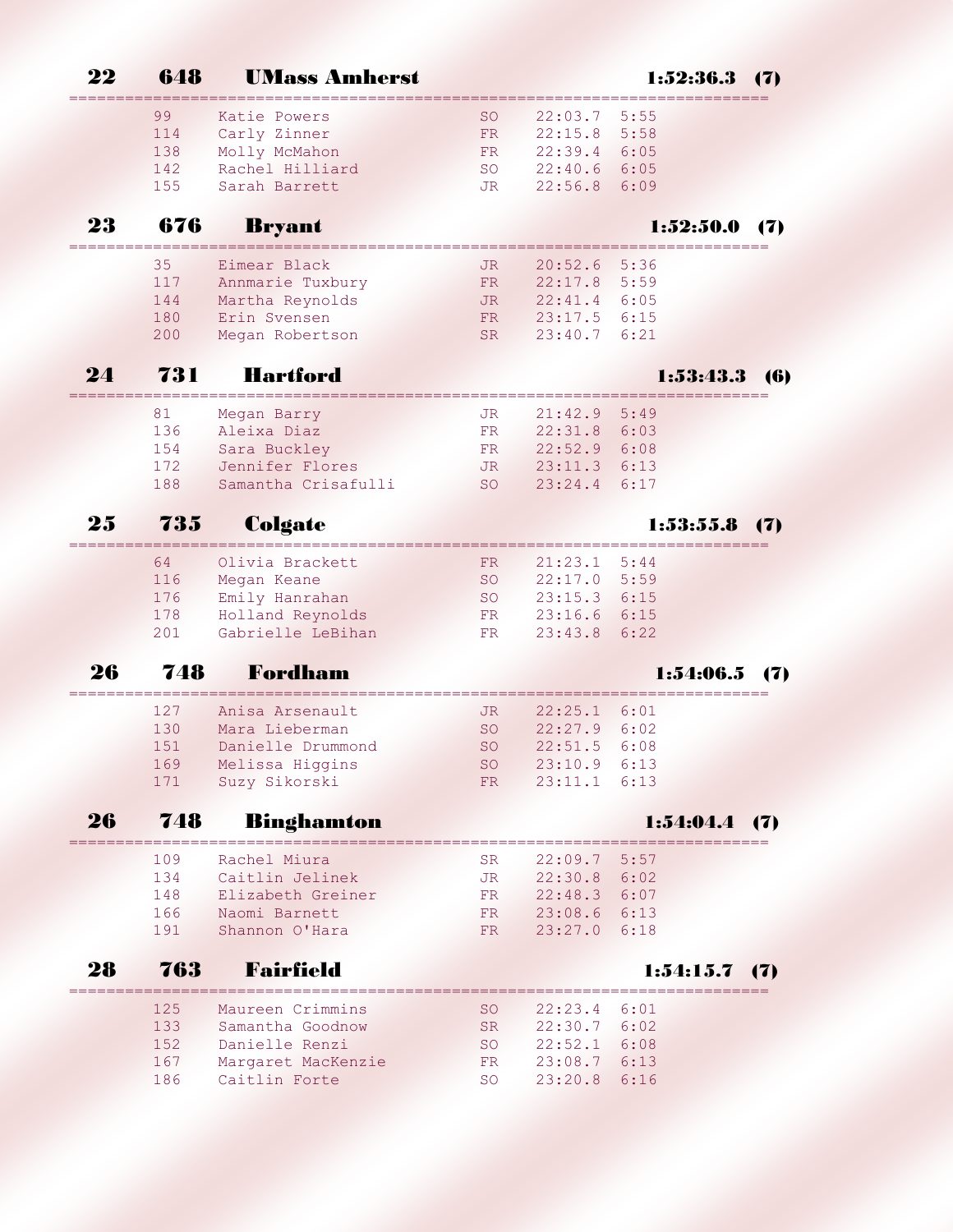|    | 779        | Maine                                                  |                  |                    | 1:54:39.9    | 17) |
|----|------------|--------------------------------------------------------|------------------|--------------------|--------------|-----|
|    | 89         | Carolyn Stocker                                        | SO.              | 21:53.2            | 5:52         |     |
|    | 158        | Kourtney Bonsey                                        | <b>SR</b>        | 22:59.9            | 6:10         |     |
|    | 173        | Annabelle Wilson                                       | <b>FR</b>        | 23:11.8            | 6:13         |     |
|    | 175        | Shannon O'Neil                                         | FR.              | 23:14.7            | 6:14         |     |
|    | 184        | Rachel Wilkinson                                       | <b>JR</b>        | 23:20.3            | 6:16         |     |
| 30 | 806        | <b>Central Connecticut</b>                             |                  |                    | 1:55:08.4    | 17) |
|    | 95         | Krisztina Dearborn                                     | JR               | 21:58.5            | 5:54         |     |
|    | 110        | Elizabeth Eberhardt                                    | JR.              | 22:10.4            | 5:57         |     |
|    | 189        | Jazmin Booker                                          | <b>FR</b>        | 23:25.7            | 6:17         |     |
|    | 198<br>214 | Shannon McBride<br>Caylee Richardson                   | <b>SO</b><br>FR. | 23:36.9<br>23:56.9 | 6:20<br>6:26 |     |
| 31 | 851        | <b>Holy Cross</b>                                      |                  |                    | 1:55:56.6    | 65) |
|    |            | ==============                                         |                  |                    |              |     |
|    | 120        | Emily Hughes                                           | JR.              | 22:20.8            | 6:00         |     |
|    | 153<br>163 | Amanda Waldron                                         | <b>JR</b>        | 22:52.4            | 6:08         |     |
|    | 195        | Caroline Carley<br>Sandra Van den Heuvel               | FR.<br>JR        | 23:07.3<br>23:29.2 | 6:12<br>6:18 |     |
|    | 220        | Abigail Mitchell                                       | <b>SO</b>        | 24:06.9            | 6:28         |     |
|    |            | Canisius                                               |                  |                    |              |     |
| 32 | 88.5       |                                                        |                  |                    | 1:56:21.1    | 17) |
|    | 126        | Mikelle Cala                                           | JR.              | 22:24.6            | 6:01         |     |
|    | 159        | Morgan Atkins                                          | <b>SO</b>        | 23:00.4            | 6:11         |     |
|    | 181        | Jamie Wallace                                          | <b>SO</b>        | 23:17.6            | 6:15         |     |
|    | 194        | Robin Wagner                                           | FR               | 23:28.7            | 6:18         |     |
|    | 225        | Mary Kate Chambers                                     | FR               | 24:09.8            | 6:29         |     |
|    | 957        | <b>St. Johns</b><br>================================== |                  |                    | 1:57:41.6    |     |
|    | 147        | Chelsea Trant                                          | <b>SR</b>        | 22:46.2            | 6:07         |     |
|    | 187        | Kerri Butler                                           | <b>FR</b>        | 23:24.1            | 6:17         |     |
|    | 202        | Michelle Duffy                                         | <b>SR</b>        | 23:43.8            | 6:22         |     |
|    | 210        | Alexis Bean                                            | SR               | 23:53.5 6:25       |              |     |
|    | 211        | Stephanie VanPelt                                      | FR               | 23:54.0 6:25       |              |     |
| 34 | 1040       | <b>Northeastern</b>                                    |                  |                    | 1:59:20.9    |     |
|    | 165        | Danielle Klein                                         | JR               | 23:08.1            | 6:13         |     |
|    | 207        | Noelene Power                                          | FR               | 23:48.0 6:23       |              |     |
|    | 213        | Jocelyn Hubbard                                        | FR               | 23:56.5 6:26       |              |     |
|    | 224        | Lauren Wardwell                                        | JR               | 24:09.4 6:29       |              |     |
|    | 231        | Lauren Ward                                            | SR               | 24:18.9 6:31       |              |     |
| 35 | 1044       | <b>Manhattan</b>                                       |                  |                    | 1:59:17.7    | 16) |
|    | 193        | Rachel Lotterman                                       | FR               | $23:28.0$ 6:18     |              |     |
|    | 205        | Alyssa Windle                                          | SO               | $23:46.5$ 6:23     |              |     |
|    | 209        | Elizabeth Rosenberger                                  | JR               | $23:53.2$ 6:25     |              |     |
|    | 218        | Alexandra Cappello                                     | SO               | 24:03.7 6:27       |              |     |
|    | 219        | Johanna Petruski                                       | SO               | 24:06.3            | 6:28         |     |
| 36 | 1076       | Hofstra                                                |                  |                    | 2:02:06.8    | 7)  |
|    | 150        | Rebecca Celorio                                        | FR               | $22:50.4$ 6:08     |              |     |
|    | 204        | Cara Mattson                                           | SR.              | $23:45.4$ 6:23     |              |     |
|    | 235        | Kristin Mathis                                         | JR.              | 24:29.2 6:34       |              |     |
|    | 240        | Brittney Towner                                        | JR               | 24:50.1 6:40       |              |     |
|    | 247        | Eva Holtermann                                         | <b>SO</b>        | 26:11.7 7:02       |              |     |